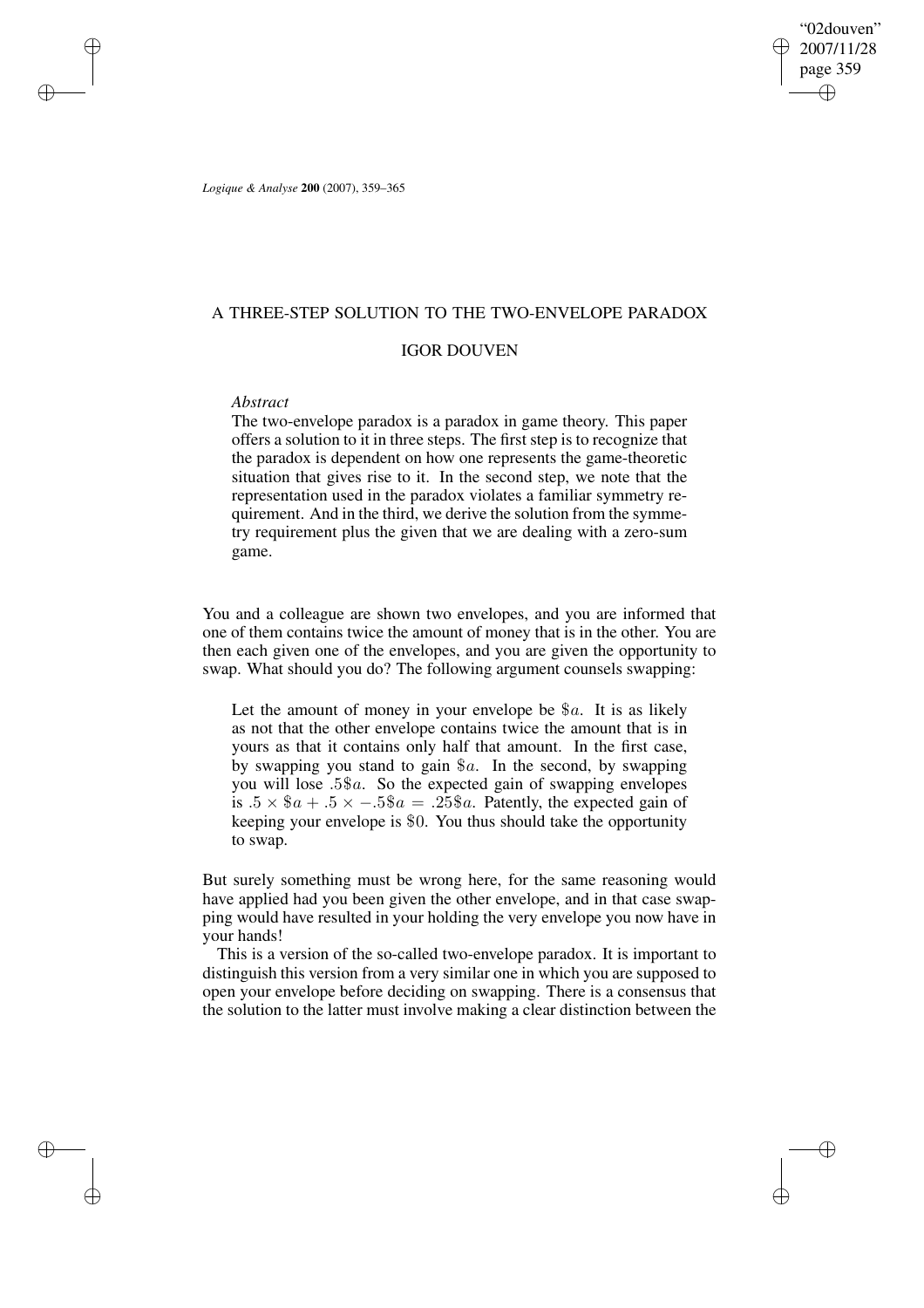"02douven" 2007/11/28 page 360 ✐ ✐

✐

✐

360 IGOR DOUVEN

prior probability that your colleague's envelope contains twice the amount in yours and the posterior probability, conditionalized on the information obtained by looking what is in your envelope.<sup>1</sup> Quite evidently, this approach cannot be applied to the paradox depicted above. In fact, what the right approach to the "no looking" version is, is still very much an open question. In the following, I focus on this version and propose what I believe to be a very simple solution to it. The solution is in three steps. The first step is to recognize that the paradox is representation-dependent in the sense that not all ways of formally representing the above game-theoretic situation or, equivalently, framing the relevant expected gain calculation, lead to paradox. In the second step, I note that the representation used in the paradox violates a familiar symmetry requirement. And in the third, I derive from the given that we are dealing with a zero-sum game the conclusion that a representation is non-paradoxical if it obeys the symmetry requirement.

1. Contrast the above, paradoxical argument with the following:

Instead of calculating your expected gain in terms of the amount of money in your envelope, calculate it in terms of the total amount of money involved. Call this amount  $$b$ . Then either you have  $1/3\$b$ in your envelope and your colleague has 2/3\$b in hers, or you have  $2/3$ \$b in your envelope and she has  $1/3$ \$b in hers, where both possibilities are equally likely. Your expected gain from swapping envelopes, now calculated in terms of \$b, equals  $.5 \times 1/3\$ b +  $.5 \times$  $-1/3$ \$b = 0. But this is exactly equal to your expected gain from keeping your envelope. Thus, you should be indifferent between swapping and keeping your envelope.

The conclusion of this argument, it appears, is as it should pretheoretically be. However, merely noting that there is another way to calculate your expected gain, one that avoids the above paradoxical conclusion, is insufficient to solve the paradox: we still need some reason for thinking this alternative method is preferable to the earlier one. It might be said that we already have such a reason, namely, that the first method leads to paradox, while the second does not. But it is has been frequently remarked in the literature that for a solution to a paradox (any paradox) to be non-*ad hoc*, it must have some independent motivation, providing an explanation of why the paradox occurs.

McGrew et al. [1997], who are also concerned with the above version of the paradox, and who also note that the paradox does not arise if expected

 $1$  On this version of the paradox, see for instance Albers et al. [2005].

✐

✐

✐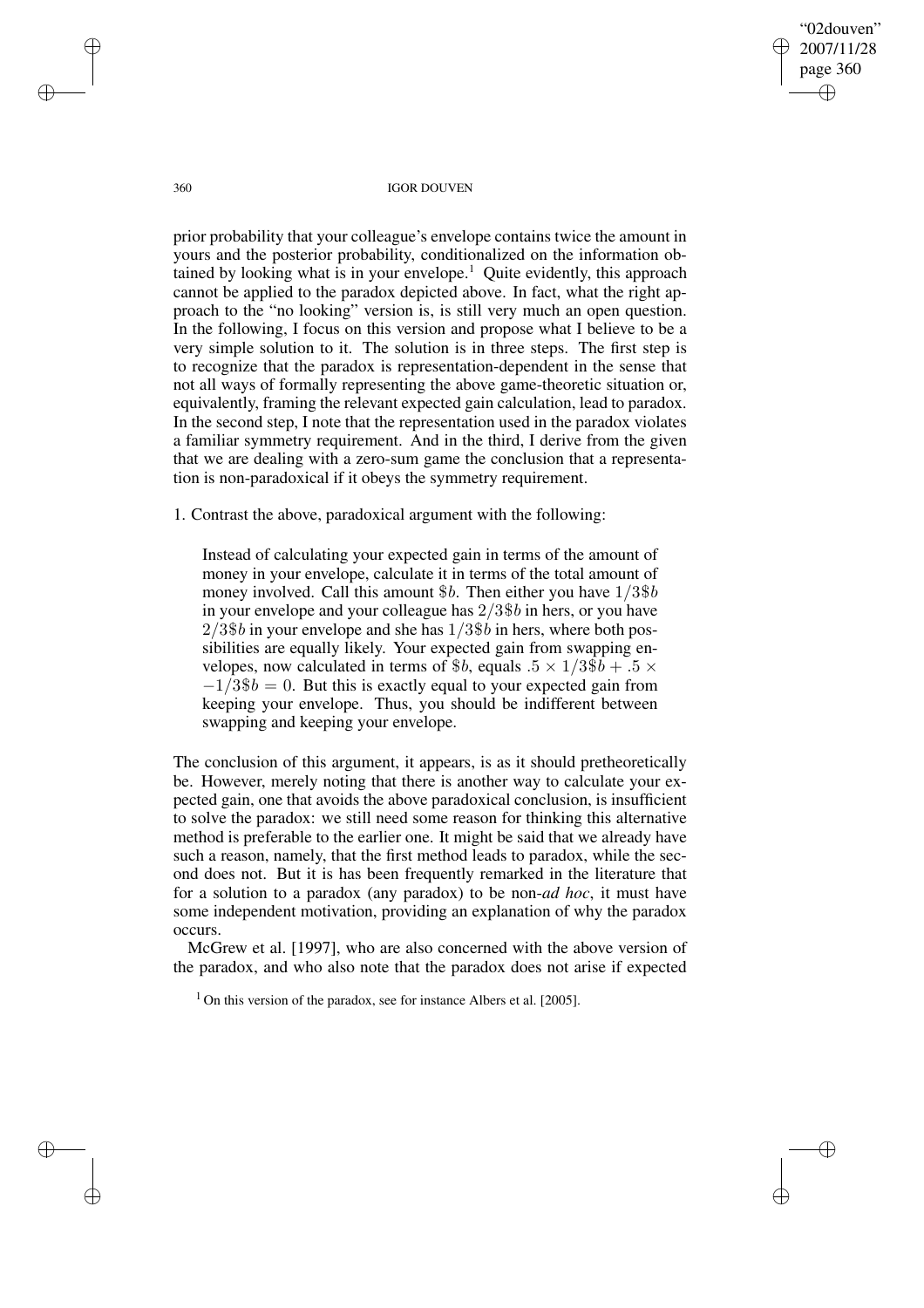✐

✐

✐

✐

utilities are calculated in terms of the total amount of money, are aware of the need to provide an independent motivation if it is to be made into a *requirement* that expected utilities be thus calculated. In their view, the crucial point to notice is this:

If the (fixed) total amount [involved in the game] is, say,  $3x$ , then the selected envelope contains x *if it contains the smaller amount*, but it contains  $2x$  if it contains the larger amount. And this means that the [calculation which leads to paradox], which assumes that the selected envelope contains *the same fixed amount* whether it is the higher or the lower envelope, is illegitimate. (p. 29)

This would be different — they say — if the amount in your envelope were determined first, and it would only then be decided, for instance by the toss of a fair coin, whether the other envelope is to contain twice or half the amount of money that is in yours; then the total amount involved in the game would depend on the amount in your envelope (and the outcome of the coin toss), and one could legitimately take the latter as fixed.

Appealing though their reasoning may seem, it could at most be a partial explanation of the paradox. For what we certainly want to know is why what normally seems to be a perfectly acceptable way of calculating one's expected gain leads in the above case to paradox. Suppose you are told that the difference between the amounts in the envelopes is \$1 (any other fixed amount will do as well for present concerns). Then according to McGrew et al. it would be illegitimate to call the amount in your envelope  $a$ . After all, call the total amount involved in the game  $$b$ , so that your envelope contains either  $.5\$ b +  $.5\$ 1 or  $.5\$ b –  $.5\$ 1. Then  $\$a$  refers either to the former if it contains the larger amount — or to the latter, if it contains the smaller amount. And yet, if we calculate the expected utility of swapping in terms of \$a, we find that it equals \$0, precisely what one would pretheoretically expect. In other words, nothing goes wrong in this case, the putative illegitimacy involved notwithstanding. It seems that, at a minimum, we do not have a *complete* understanding of what engenders the two-envelope paradox as long as we are unable to account for the difference between it and the at least superficially very similar but non-paradoxical decision-making situations of the kind just described. And nothing McGrew et al. say enables us to do that.

It would thus be a mistake to think that we already have our solution to the paradox. What we do have is a demonstration that whether or not you end up with a paradoxical conclusion depends on how you represent the gametheoretic situation — and that is all I promised to show at this stage.

"02douven" 2007/11/28 page 361

✐

✐

✐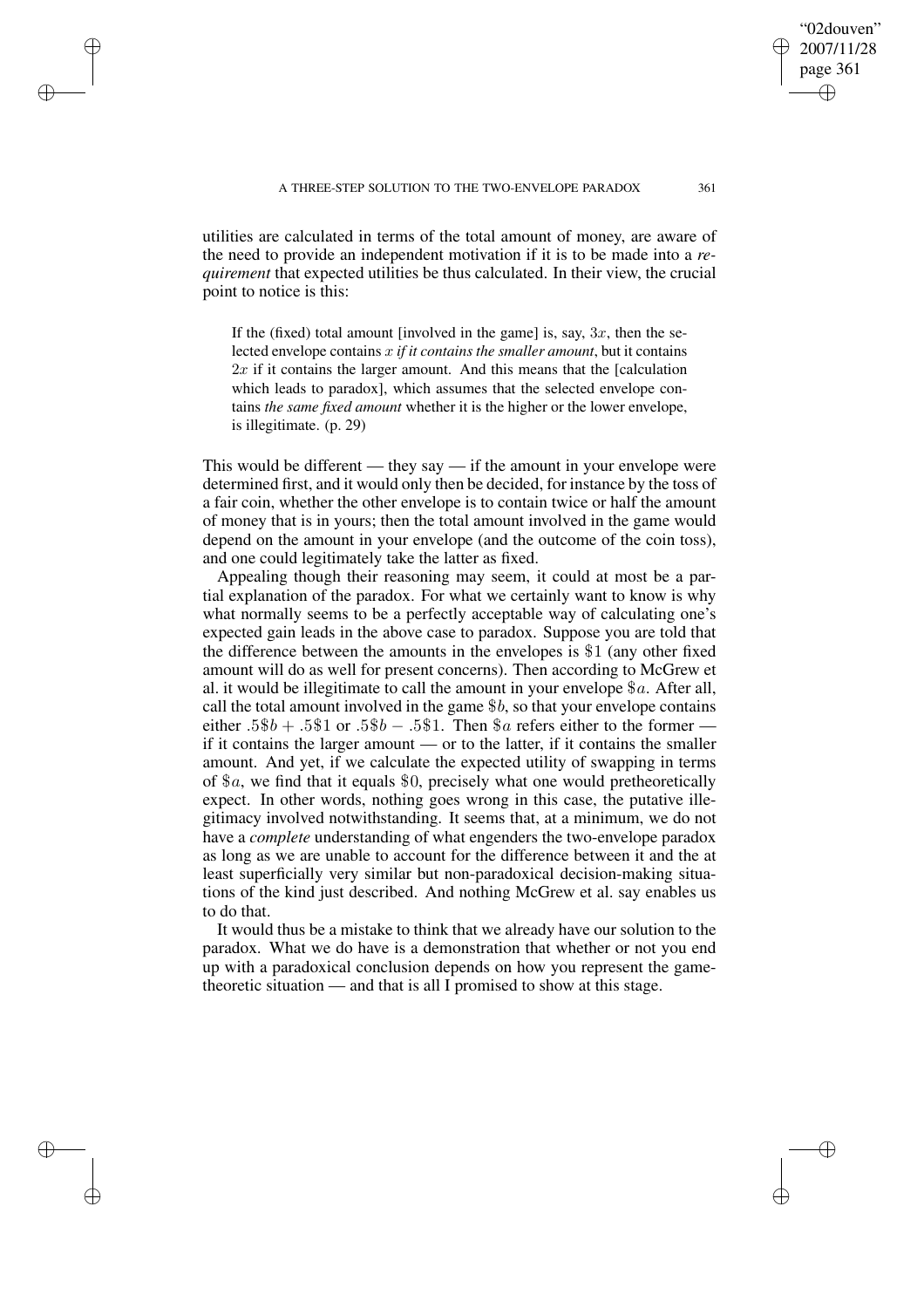"02douven" 2007/11/28 page 362 ✐ ✐

✐

✐

#### 362 IGOR DOUVEN

2. The independent motivation I aim to provide involves what is sometimes called "the symmetry requirement," according to which "[p]roblems which are essentially the same must receive essentially the same solution" (van Fraassen [1989:236). There seems to be a quite strong intuition behind this requirement, namely, that an asymmetry can only be accounted for in terms of an asymmetry. That may explain why the requirement is honored as a key methodological principle both in mathematics and in the empirical sciences.<sup>2</sup> In a more informal version it has wide applicability beyond those areas as well; it is for instance easily recognized as a cornerstone of our moral and legal practices (in the latter realm it is commonly known as the Principle of Equality). And, most pertinent to our concerns, Sensat [1997] presents the symmetry requirement — which he labels "invariance under isomorphism" — in the context of game-theory as an adequacy constraint on solution functions, where (roughly) a solution function for a game is a mapping that, for each player, associates with the game a set of admissible moves (like, in the two-envelope case, "swap" and "keep"). This constraint "aims at insuring that the value of the solution function does not depend on extraneous or incidental features of a game's representation" (p. 387).

To see the relevance of the symmetry requirement to the problem at hand, note that if you calculate again in terms of the amount of money in your envelope, \$a, your colleague's expected gain from swapping, then you will find that it is  $-.25\$ a (= .5  $\times$  -\$a + .5  $\times$  .5\$a). While, prima facie, this may seem entirely unsurprising, on closer examination there is something deeply puzzling about it. For one wonders where the asymmetry between the outcomes comes from. To be sure, there is an asymmetry between the situations you and your colleague are in: one of you holds an envelope that contains twice the amount of money that is in the other. But this is not information that goes into the expected gain calculations, which take as input only probabilities and utilities. And, by the construction of the game, the relevant probabilities and utilities are the same for you and your colleague: both of you have a 50 percent chance of holding the envelope containing the larger amount, and you may both be supposed to value the amounts in the envelopes in proportion to their monetary values. It thus would seem that calculating *your* expected gain is essentially the same problem as calculating your *colleague's*, and yet we get essentially different outcomes. Put in slightly different terms, the problem is that in the output of the expected gain calculations — as here performed — there is an asymmetry that is not traceable to any asymmetry in the information that is available as input for the calculations.

<sup>2</sup> See Zabell [1988], van Fraassen [1989, Ch. 10], and Kosso [2000].

✐

✐

✐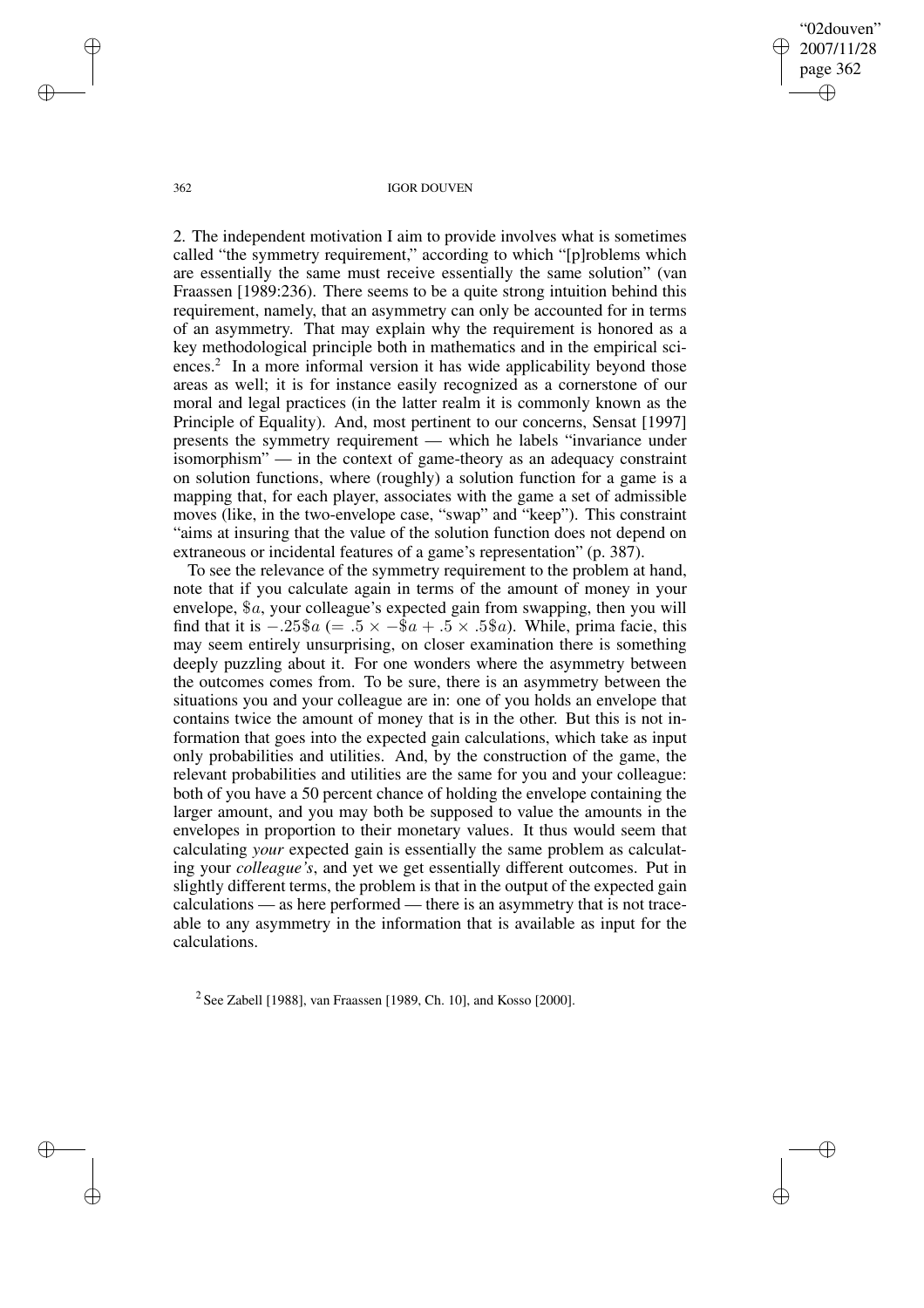✐

✐

✐

✐

No violation of symmetry arises from the alternative way of calculating expected gains I proposed, for if you calculate both your and your colleague's expected gain in terms of the total amount of money involved in the game, you will get no difference in the outcomes; the expected gain of swapping, in that case, will be \$0 for both of you. Hence, it appears that the symmetry requirement provides a reason for preferring the non-paradox-engendering way of calculating your expected gain in the two-envelope situation to the paradox-engendering way. 3

It is worth emphasizing that, for present purposes, we only need to make relatively weak assumptions about the status of the symmetry requirement. In particular, we need not assume that it expresses a metaphysically necessary truth, $4$  nor even that it is a strict methodological principle that impels us to reject any theory or representation that violates it. All we need to assume is that if one theory or representation violates the principle while a second one does not do so, then, in the absence of countervailing considerations, the former is preferable (to whatever precise extent) to the latter. Naturally, in our application of it there is no question as to whether the proviso is satisfied. Quite the contrary: there is even another reason for preferring the symmetry-preserving representation, for that is non-paradoxical.

Nor need we make strong assumptions about the scope of the symmetry requirement. Even if its applicability should be rather limited, we have an especially good reason for believing that it applies in the two-envelope situation. For the symmetry requirement, or at least the intuition behind it, seems to be at the root of our verdict that, in the original description of that situation, we are facing a paradox in the first place. Why think that the same reasoning that led you to prefer swapping to not swapping would have applied had you been given the other envelope, or that — as is also often said — if you were to swap, the reasoning that led you to prefer swapping to not swapping would apply again, so that you should prefer to swap once more? The only plausible answer to these questions seems to be this: holding the other envelope in your hands is to be in essentially the same situation as you are actually in, and situations that are essentially the same should be treated in essentially the same way. Or, to focus on what may well be our most basic intuition about the puzzle, why think that the intuitively correct answer

"02douven" 2007/11/28 page 363

✐

✐

✐

 $3$  Described in these terms, the crucial difference between the present version of the twoenvelope paradox and the version with looking referred to earlier is that the looking occasions a symmetry-breaking: after the looking you have obtained information relevant to the decision making that is not available to your colleague, or, if your colleague also looked, you have observed different amounts.

<sup>&</sup>lt;sup>4</sup> As Leibniz appears to have thought; see Rescher [1959/60].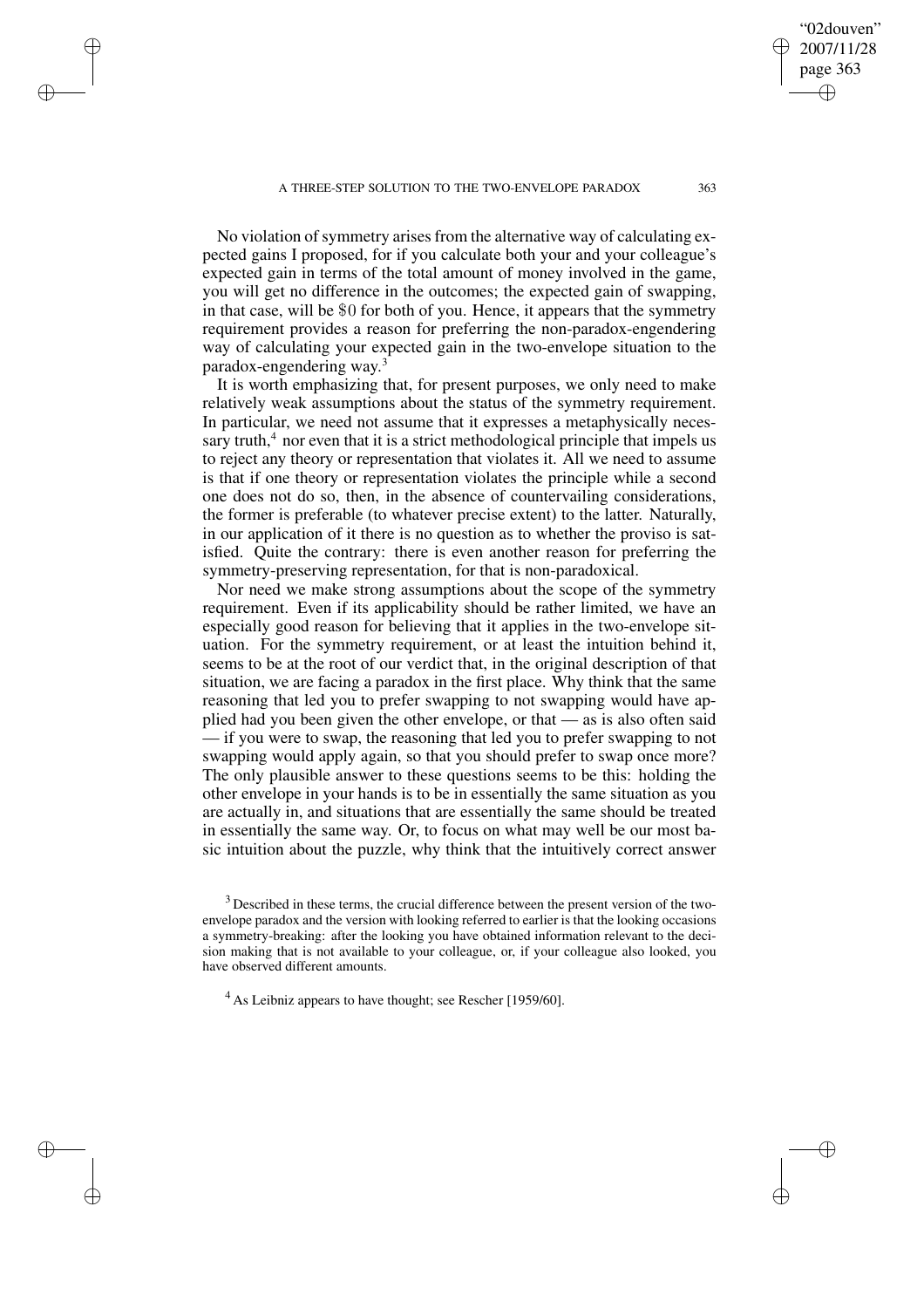"02douven" 2007/11/28 page 364 ✐ ✐

✐

✐

#### 364 IGOR DOUVEN

to the question whether you should prefer to swap is that you should be indifferent between swapping and not swapping? Again, the only plausible answer seems to be that by swapping you would come to be in the position your colleague is in now, and relative to your information state that situation is symmetrical with the one you are currently in.<sup>5</sup> To think the symmetry requirement applies to the two-envelope situation would thus seem a mere matter of consistency.

Does the symmetry requirement solve the paradox, then? By itself, it does not. For notice that it only requires that the expected gains for you and your colleague be *equal*, not that they both be \$0, so that the players would be indifferent to swapping, as we pretheoretically think they should be. And while symmetry considerations have us prefer a calculation of expected gains in terms of the aggregate amount to one in terms of the amount of money in either of the envelopes, it does not follow from the above that they have us prefer the former to any other expected gain calculation. If some other such calculation should satisfy the symmetry requirement but still lead to the conclusion that you should prefer to swap envelopes, or to the conclusion that you should prefer to keep your envelope, we would still face the two-envelope paradox.

3. However, the third step offers a very simple argument to the effect that, for the game-theoretic problem at hand, an expected gain calculation satisfies the symmetry requirement only if it is non-paradoxical.

To see this, first observe that there are just three possibilities for such calculations: according to them the expected gain is, respectively, \$0 for both,  $c$  for both (for some  $c > 0$ ), or  $d$  for both (for some  $d < 0$ ). But, clearly, you and your colleague are involved in a zero-sum game, that is, a game in which the total amount of money involved remains constant so that one party's gain must always equal the other party's loss (or, in the general case, the sum of the gains of all players must equal the sum of the losses of all players in each round). As a result, the second and third cases, in which you and your colleague are supposed both to win and, respectively, both to lose,

 $<sup>5</sup>$  In fact, the symmetry of the game seems uncontestable, and has been noted before in the</sup> literature; see, for instance, Norton [1998]. What so far appears to have gone unrecognized, however, is that it takes but two relatively obvious additional observations (registered in the other sections of the present paper) to obtain what I think is a quite elegant solution to the paradox.

✐

✐

✐